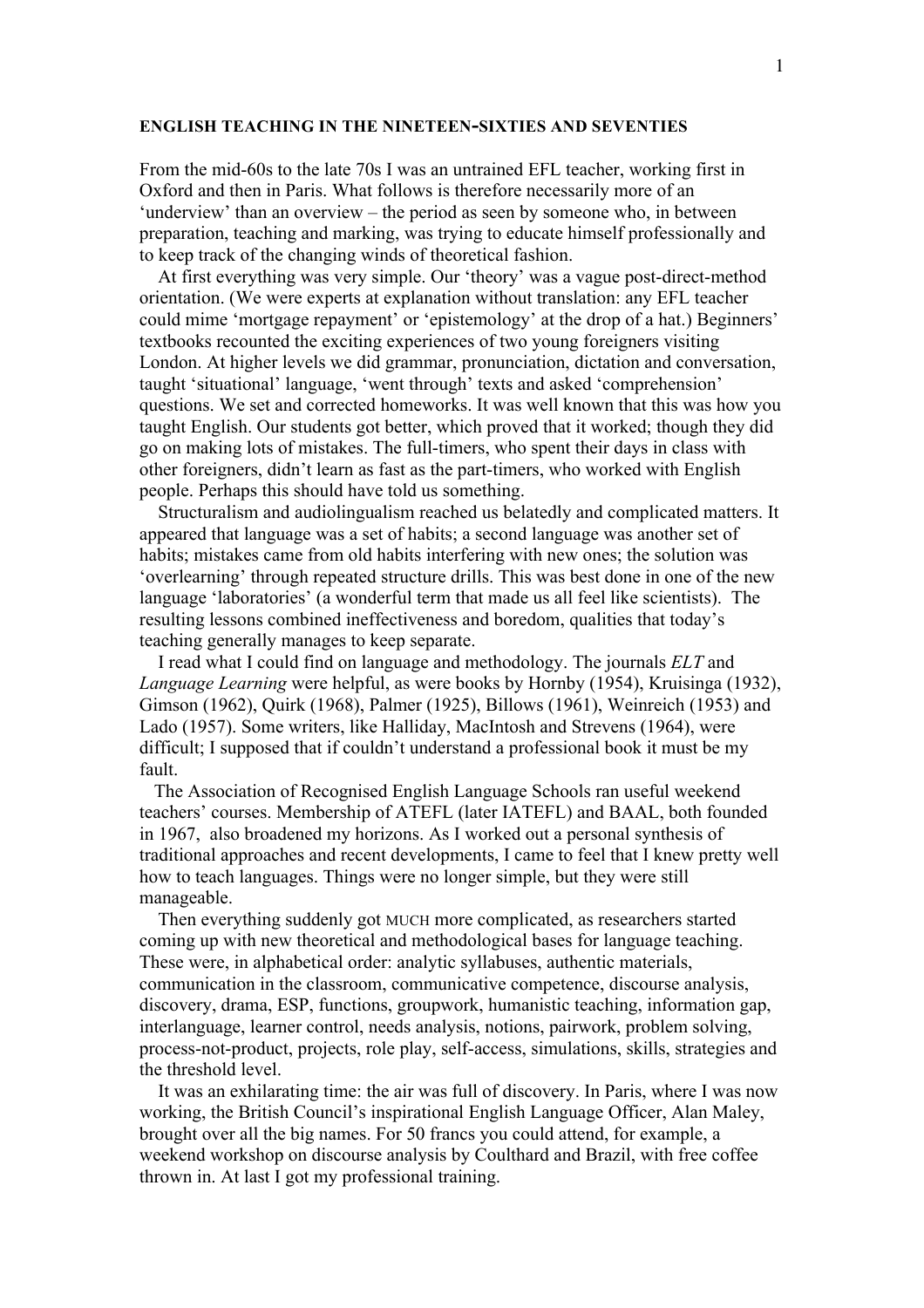Attitudes to the new ideas were often more enthusiastic than critical. Needs analysis generated great excitement. You established what your learner needed to do with English, punched in the code for the relevant language functions, pressed a button, and the machine cranked out the appropriate language specifications. Or would do, after a little more research. Taxonomies mushroomed: the 'skill' of reading was now 19 subskills (Munby 1978), all of which you were supposed to teach on the assumption that learning a new language took one back to cognitive zero. Everybody talked about language *use*, citing Hymes (1971: 278): 'There are rules of use without which the rules of grammar would be useless'. For many, newer was axiomatically better. People promoted, with enormous conviction, novel methodologies which they would not have tolerated themselves for five minutes from teachers of driving, skiing or the trumpet.

 Books for teachers proliferated; in my memory, they have become one impenetrable tome called 'The communicative teaching of language as communication in the communicative classroom'. Our job, we discovered, was no longer to teach English, but to train learners in the interactive interpretive and expressive skills and strategies required for negotiating meaning and assigning contextually-determined values in real time to elements of the linguistic code, while attending not only to the detailed surface features of discourse but also to the pragmatic communicative semiotic macro-context. I now decided that if I couldn't understand a professional book, perhaps it wasn't my fault after all.

 Paris is never a hostile environment to a prophet with a message, and fringe religions such as Silent Way, Suggestopaedia and Counselling Learning flourished, especially in the private sector. Some merged imperceptibly into DIY New Age psychotherapy, so that you could simultaneously learn a language, remodel your personality and find true happiness.

 It was a bewildering time for teachers. Some embraced one faith and stuck to it. Many adopted a confused eclecticism, feeling that if you threw enough kinds of mud, some would stick. Others (including many state school teachers) went on doing what they were doing before, but called it 'communicative' if anybody was listening.

 In retrospect, I have a sense of an opportunity missed. Our handling of the new insights and research findings was often exaggerated and naive; none the less, we had made enormous progress. Our knowledge of both formal and functional aspects of language, our growing understanding of acquisitional processes, and our vastly improved methodology and materials, provided all the necessary ingredients for a balanced and effective model of instructed second-language learning. In practice, however, we probably threw away on the swings most of what we had gained on the roundabouts. The new interest in learner-centred, naturalistic, activity-based learning was allowed to fill the horizon, so that teaching language was all too easily replaced by doing things with it. All these years later, I believe we are still paying the price.

## **References**

**Billows, F. L**. (1961). *The techniques of language teaching*. London: Longman. **Gimson, A. C**. (1962). *An introduction to the pronunciation of English.* London: Edward Arnold.

- **Halliday, M. A. K, A. McIntosh & P. Strevens** (1964). *The linguistic sciences and language teaching*. London: Longman.
- **Hornby, A. S**. (1954). *Guide to patterns and usage in English*. London: Oxford University Press.